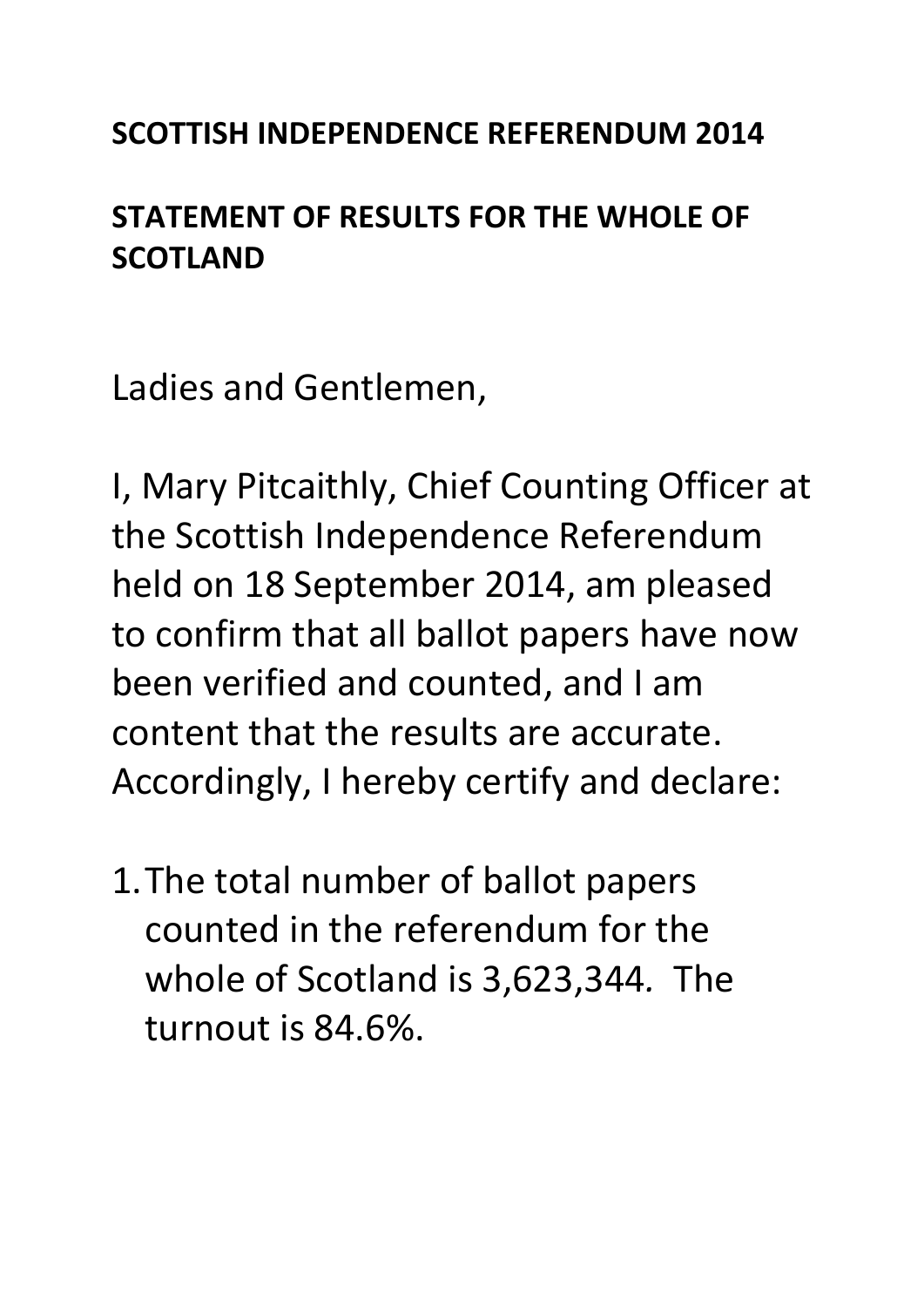2.The total number of votes cast in favour of each answer to the referendum question for the whole of Scotland is as follows:

|            | Outcome Number of votes |
|------------|-------------------------|
| <b>Yes</b> | 1,617,989               |
| <b>No</b>  | 2,001,926               |
| Rejected   | 3,429                   |

3.The reasons for rejection are as follows:

| <b>Reason for rejection</b> | <b>Number of</b> |
|-----------------------------|------------------|
|                             | papers           |
| a) want of an official mark | 16               |
| b) voting in favour of both | 691              |
| answers                     |                  |
| c) writing or mark by which | 168              |
| voter could be identified   |                  |
| d) unmarked or void for     | 2,554            |
| uncertainty                 |                  |